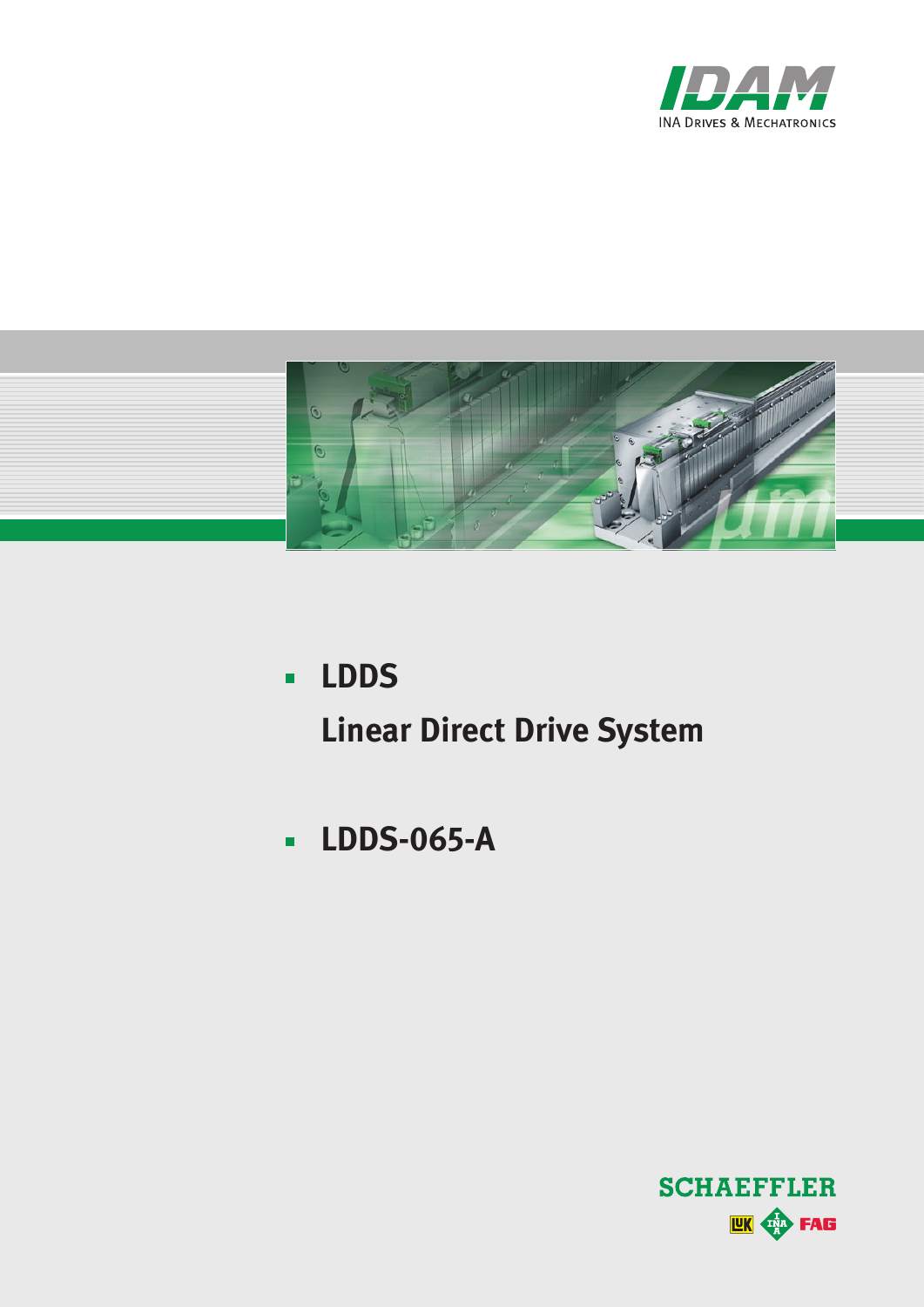## **LDDS-065-A** Features, benefits, applications, drawing

#### **Features**

### **Benefits**

- • Linear system with two opposing linear motors, type L1C
- • Pneumatic clamping elements inside, thus predestinated for vertical operation
- • Movement of the complete motor assembly as carriage
- • Four-row linear recirculating ball bearing and guideway assemblies

### • Compact design

- • High force in a small space
- • Precise, regulated movement
- • High guidance and positioning accuracy at a large stroke
- • Long service life
- Low maintenance
- • Accessible parts are made of stainless steel

#### **Applications**

- Food industry
- **Automation**
- • Pick and place applications



#### **Drawing**

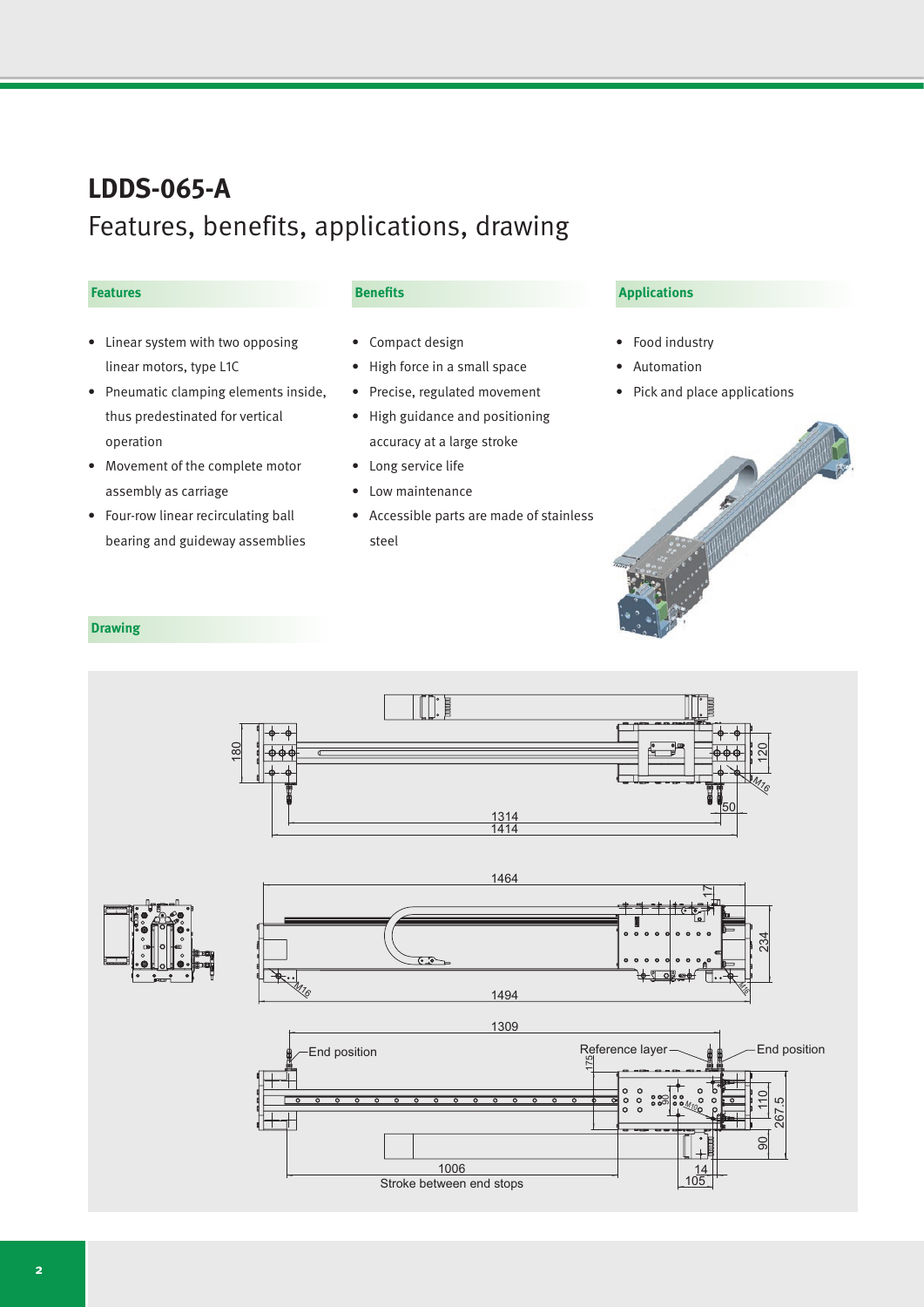# **LDDS-065-A** Dimensions, masses, performance data, components

| <b>Dimensions/masses</b>                        | <b>Symbol</b>              | <b>Unit</b>      | <b>LDDS-065-A</b>                                            |
|-------------------------------------------------|----------------------------|------------------|--------------------------------------------------------------|
| <b>Dimensions</b>                               | L x W x H                  | mm               | 1494 x 267 x 234                                             |
| <b>Total mass</b>                               | $m_{\text{total}}$         | kg               | ca. 170                                                      |
| Moving net mass                                 | m                          | kg               | 55                                                           |
| Max. payload                                    | m                          | kg               | 30                                                           |
| Usable stroke                                   | $\sf S$                    | mm               | 1006                                                         |
| <b>Performance data</b>                         | Symbol                     | Unit             | <b>LDDS-065-A</b>                                            |
| Motor type: 2x L1C-3P-300-100-LD2-O-O-S         |                            |                  |                                                              |
| Peak force (saturation range) at I <sub>p</sub> | $F_p$                      | $\mathsf{N}$     | 1988                                                         |
| Peak force (linear range) at I <sub>pl</sub>    | $\mathsf{F}_{\mathsf{pl}}$ | $\mathsf{N}$     | 1462                                                         |
| Nominal force (not cooled) at I <sub>c</sub>    | $F_c$                      | ${\sf N}$        | 628                                                          |
| Nominal force (cooled) at I <sub>cw</sub>       | $F_{cw}$                   | N                | 1426                                                         |
| Motor constant (25 °C)                          | $k_m$                      | $N/\sqrt{W}$     | 27.9                                                         |
| Peak current (saturation range)                 | $I_p$                      | $A_{rms}$        | 8.2                                                          |
| Peak current (linear range)                     | $I_{\text{pl}}$            | $A_{rms}$        | 5.1                                                          |
| Nominal current at $P_{lc}$ (not cooled)        | $I_c$                      | $A_{rms}$        | 2.2                                                          |
| Nominal current at $P_{lw}$ (cooled)            | $I_{\text{cw}}$            | $A_{rms}$        | 5.0                                                          |
| Maximum DC link voltage                         | $U_{DCL}$                  | V                | 600                                                          |
| Maximum acceleration (without addition)         | $a_{max}$                  | m/s <sup>2</sup> | 31                                                           |
| Maximum speed (without addition)                | $V_{max}$                  | m/s              | 3.5                                                          |
| Positioning accuracy                            |                            | µm               | ± 20                                                         |
| Repeat accuracy                                 |                            | µm               | $\pm$ 2                                                      |
| <b>Components</b>                               | Symbol                     | Unit             | <b>LDDS-065-A</b>                                            |
| Guidance                                        |                            |                  | Linear guidance KUVE                                         |
| Measuring system                                |                            |                  | Inductive, incremental, $1V_{\text{pp}}$ differential signal |
| Grating period, measuring system                |                            | μm               | 3000                                                         |
| Operating pressure, pneumatic clamp             | p                          | bar              | > 6.0                                                        |